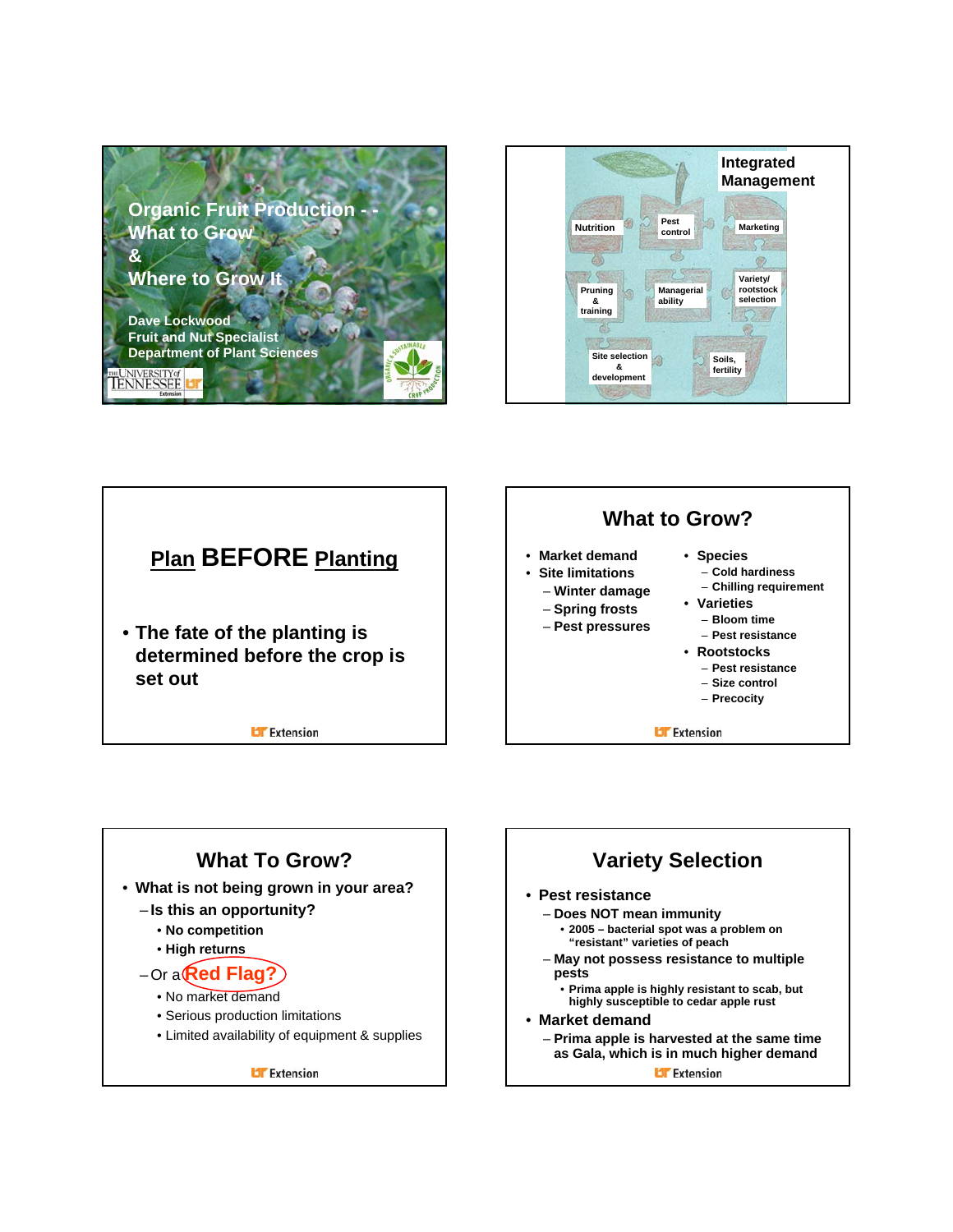| Disease Resistant Apple Varieties*<br>$*$ 1 = susceptible, 9 = immune, $U =$ unknown |                   |                            |            |                          |
|--------------------------------------------------------------------------------------|-------------------|----------------------------|------------|--------------------------|
| <u>Variety</u>                                                                       | <b>Apple Scab</b> | <b>Cedar Apple</b><br>Rust | Fireblight | Powdery<br><b>Mildew</b> |
| <b>CrimsonCrisp</b>                                                                  | я                 | ิค                         | 4          | Δ                        |
| Enterprise                                                                           | я                 | 8                          | 8          | 6                        |
| Goldrush                                                                             | g                 | 3                          | 6          |                          |
| Crimson<br>Topaz                                                                     | q                 | י ו                        | 5          | ี                        |
| <b>Crimson Gold</b>                                                                  | g                 | י ו                        | י ו        |                          |

### **Dwarf Apple Rootstock Pest Resistance**

- M9 337 fireblight susceptible
- M9 Nic 29 fireblight susceptible
- Bud 9 very winter hardy, resistant to collar rot, **less fireblight fireblight susceptible than M9**
- **G 16 resistant to collar rot, strong resistance to fireblight**
- **EMLA 26 does not tolerate wet feet, highly susceptible to to fireblight fireblight& wooly apple aphids**
- **G 11 – fireblight fireblight resistant resistant**

| <b>Blackberry Disease Susceptibility</b>                         |                        |                                 |                    |  |
|------------------------------------------------------------------|------------------------|---------------------------------|--------------------|--|
| Variety                                                          |                        | Rosette Orange Rust Anthracnose |                    |  |
| Chickasaw                                                        | S                      | ?                               | S                  |  |
| Choctaw                                                          | S                      | R                               | R(?)               |  |
| Kiowa                                                            | S                      | R(?)                            | S                  |  |
| Shawnee                                                          | vs                     | R                               | R                  |  |
| Arapaho                                                          | R                      | ?                               | R(?)               |  |
| Apache                                                           | R(?)                   | R(?)                            | R(?)               |  |
| Navaho                                                           | R                      | VS                              | R(?)               |  |
| Ouachita                                                         | R                      | R(?)                            | S                  |  |
| Prime Jim                                                        | S*                     | R                               | S                  |  |
| Prime Jan                                                        | S*                     | R                               | S                  |  |
| $R =$ resistant<br>susceptible                                   | $R(?)$ = none observed | $S =$ susceptible               | $VS = \text{very}$ |  |
| * = Not an issue with primocane bearers grown for fall crop only |                        |                                 |                    |  |

### **Deal With a Reputable Nursery**

- **Purchase good quality trees** – **Plant costs are negligible when compared to total establishment costs**
- **Organic planting stock is required**
- **If not available, documentation of attempts to find it and lack of availability must be done**

**U** Extension

### Certified Organic Tree Fruit & Small Fruit Plants

- Trees of Antiquity (CA) – http://www.treesofantiquity.com/
- Rolling River Nursery (CA) – www.rollingrivernursery.com
- Hidden Springs Nursery (TN) – www.hiddenspringsnursery.com
- Cottle Strawberry Nursery (NC) – www.cottlefarms.com

**Li** Extension

### If Organic Planting Stock is Unavailable ---

- Document search for organic stock & its lack of commercial availability
- Most certifiers interpret the organic standards as requiring organic management of non-organic planting stock for at least 12 months before harvesting a crop that is to be sold as certified organic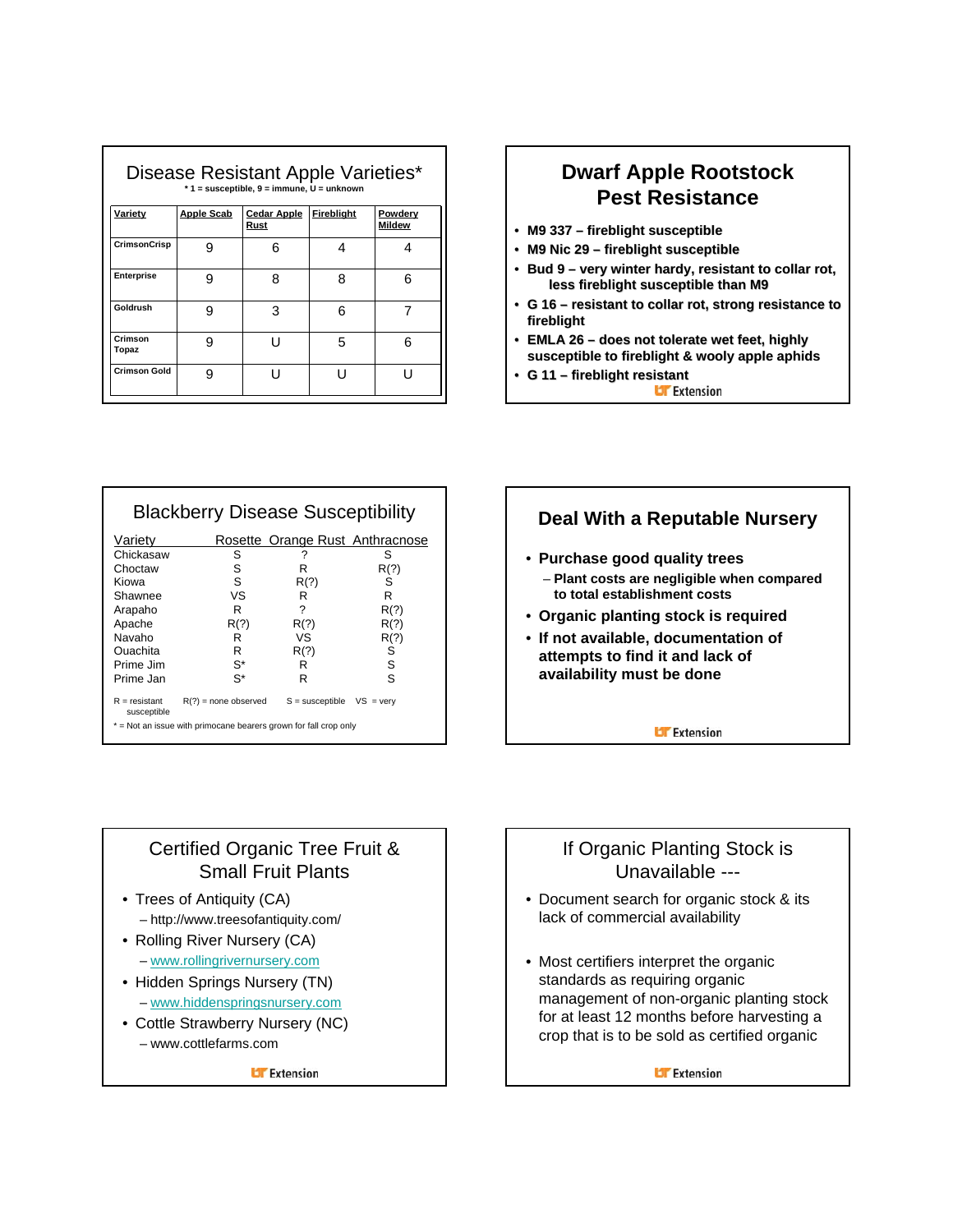









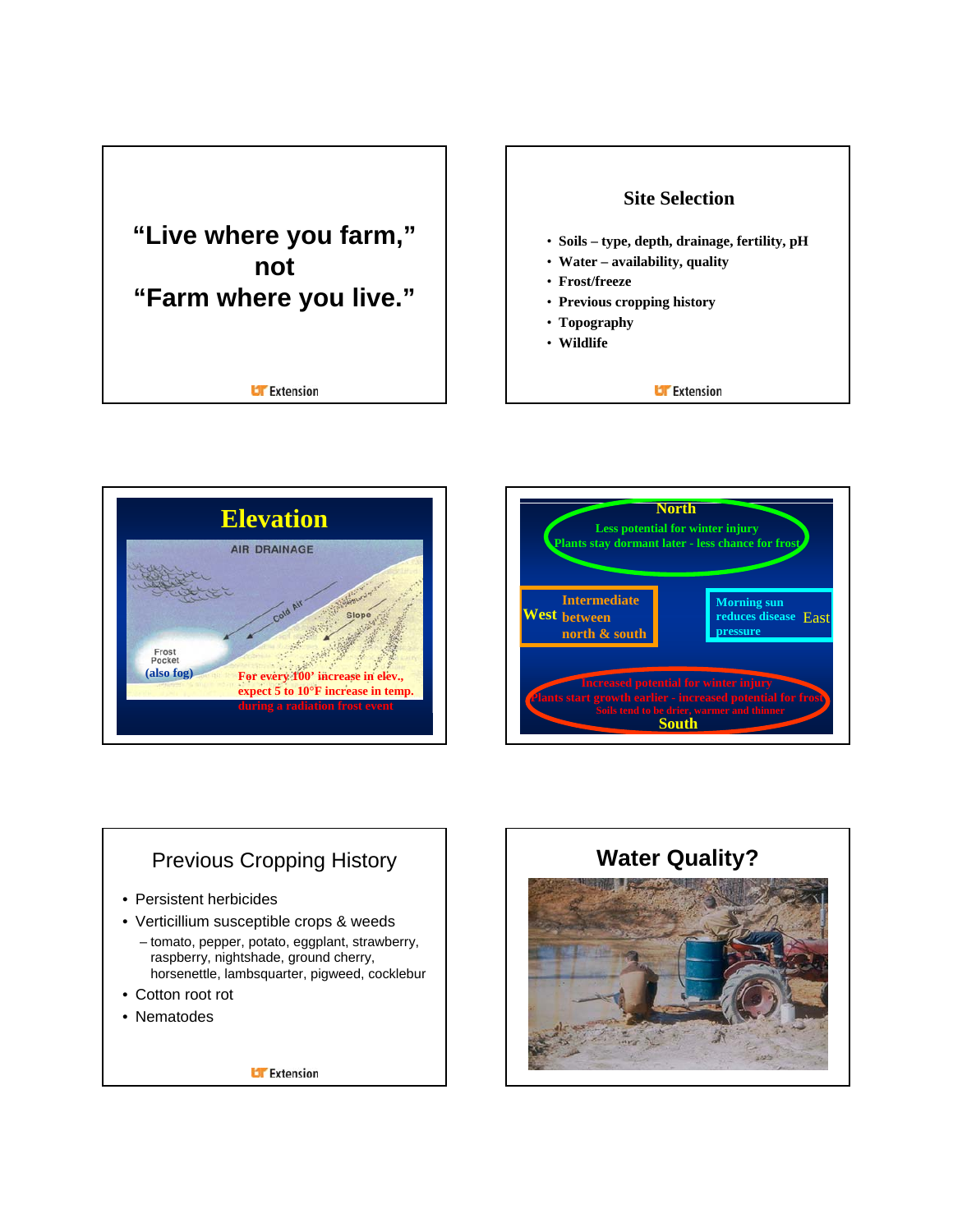







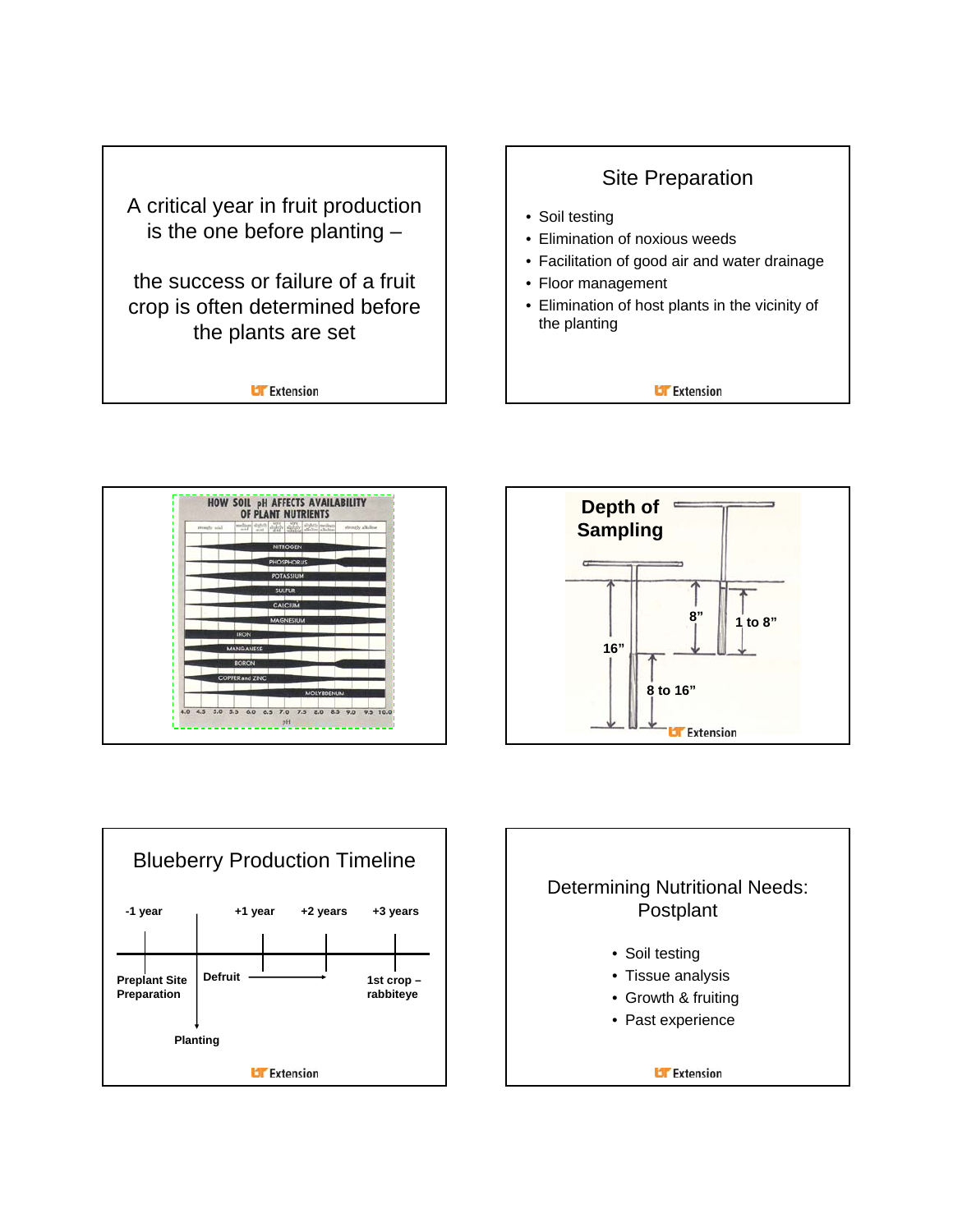

Organic Fruit Production – Pest Control

**Li** Extension





**Why Control Wildlife in Fruit Crops?**

- Economic losses
	- Fruit destroyed or consumed by wildlife
	- Increased disease & insect pressure with damaged fruit
	- Damage to plants and cropping system
		- Feeding on succulent shoots
		- Girdling or rubbing on plants
		- Puncturing plastic
- Food Safety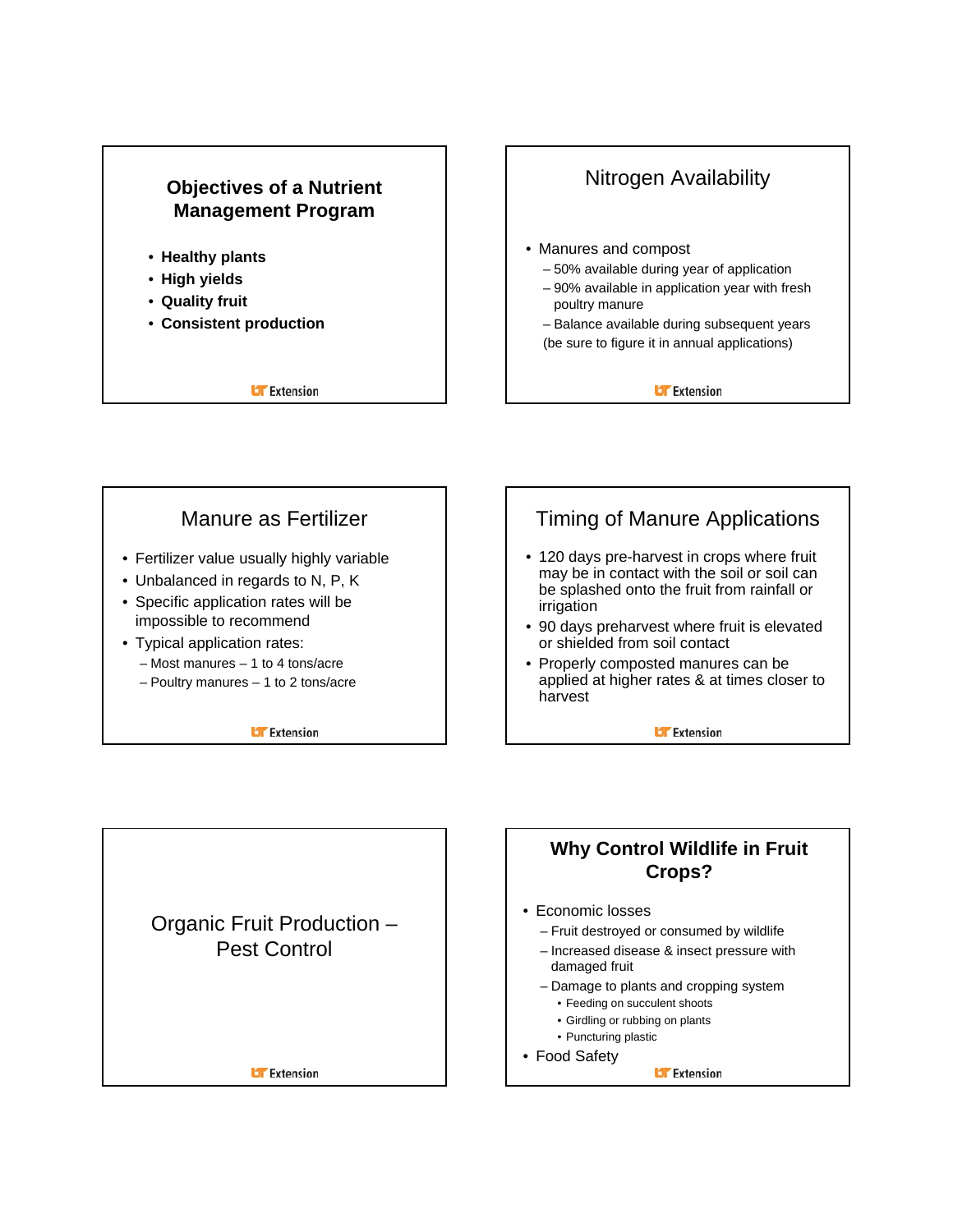





### **Cultural Controls (established plantings)**

**Mulching (first year) Weed & Grass Control Pruning Fertilization Irrigation Sanitation Habitat Modifications**

**U** Extension

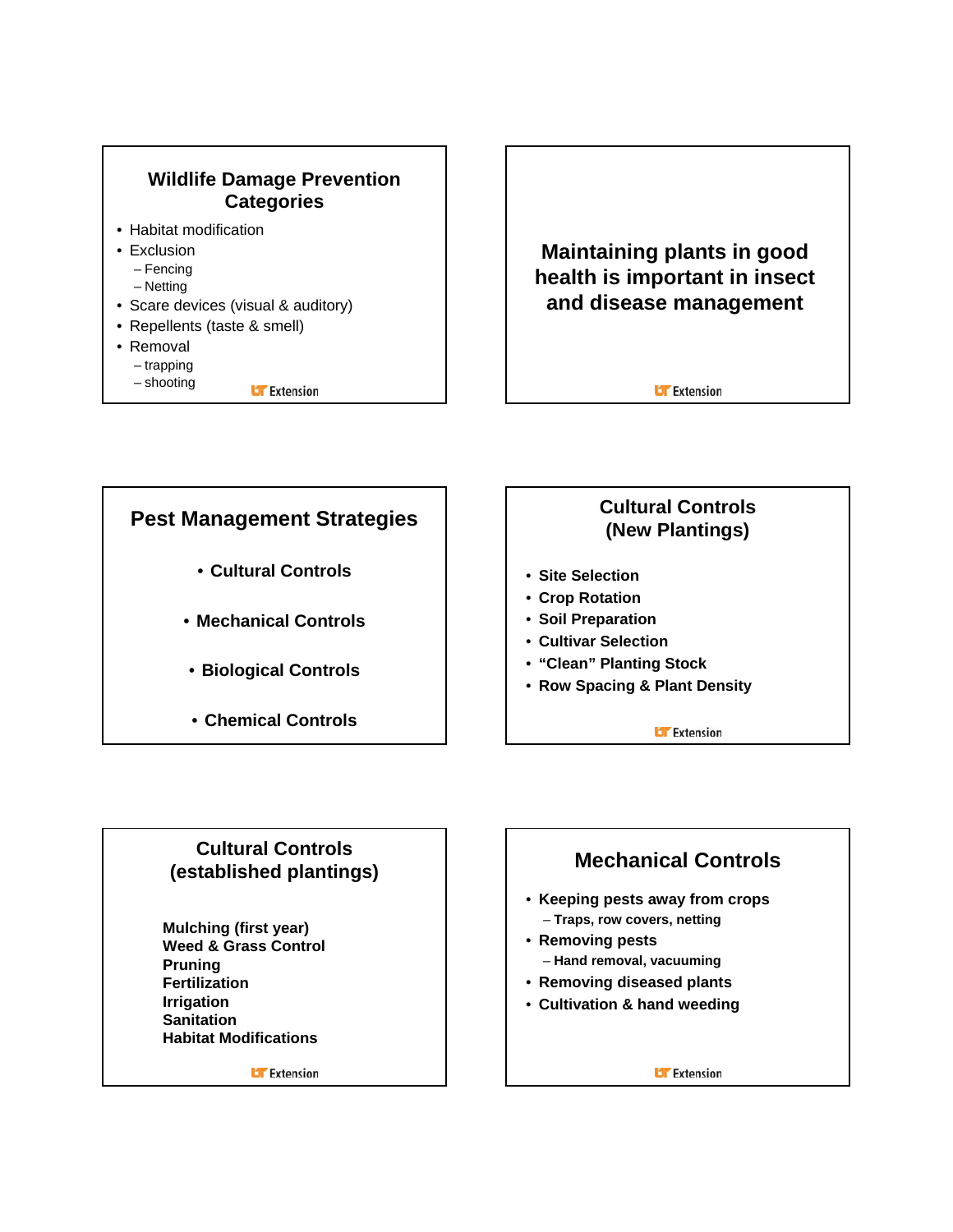



| <b>Chemical Control</b>         |                          |                             |  |  |
|---------------------------------|--------------------------|-----------------------------|--|--|
| <b>Fungicides</b>               | <b>Insecticides</b>      | <b>Herbicides</b>           |  |  |
| Sulfur                          | Rotenone                 | Corn gluten<br>meal (Preen) |  |  |
| Copper                          | Bacillus<br>thuringensis | Vinegar                     |  |  |
| Serenade<br>(Bacillus subtilis) | Azadirachtin             | Lime/lemon juice            |  |  |
|                                 |                          | Clove/cinnamon<br>oil       |  |  |
| <b>Extension</b>                |                          |                             |  |  |





|            |       | <b>Hours Required for Infection</b> |       |           |
|------------|-------|-------------------------------------|-------|-----------|
| Ave. Temp. |       | Primary                             |       | Secondary |
| °F         | Light | <b>Moderate</b>                     | Heavy |           |
| 45         | 17    | 26                                  | 40    | 12.6      |
| 50         | 14    | 19                                  | 29    | 9.3       |
| 55         | 11    | 16                                  | 24    | 7.3       |
| 60         | 9.5   | 13                                  | 20    | 6.3       |
| $63 - 75$  | 9     | 12                                  | 18    | 5.9       |
| 76         | 9.5   | 12                                  | 19    | 6.3       |
| 77         | 11    | 14                                  | 21    | 7.3       |
| 78         | 13    | 17                                  | 26    | 8.7       |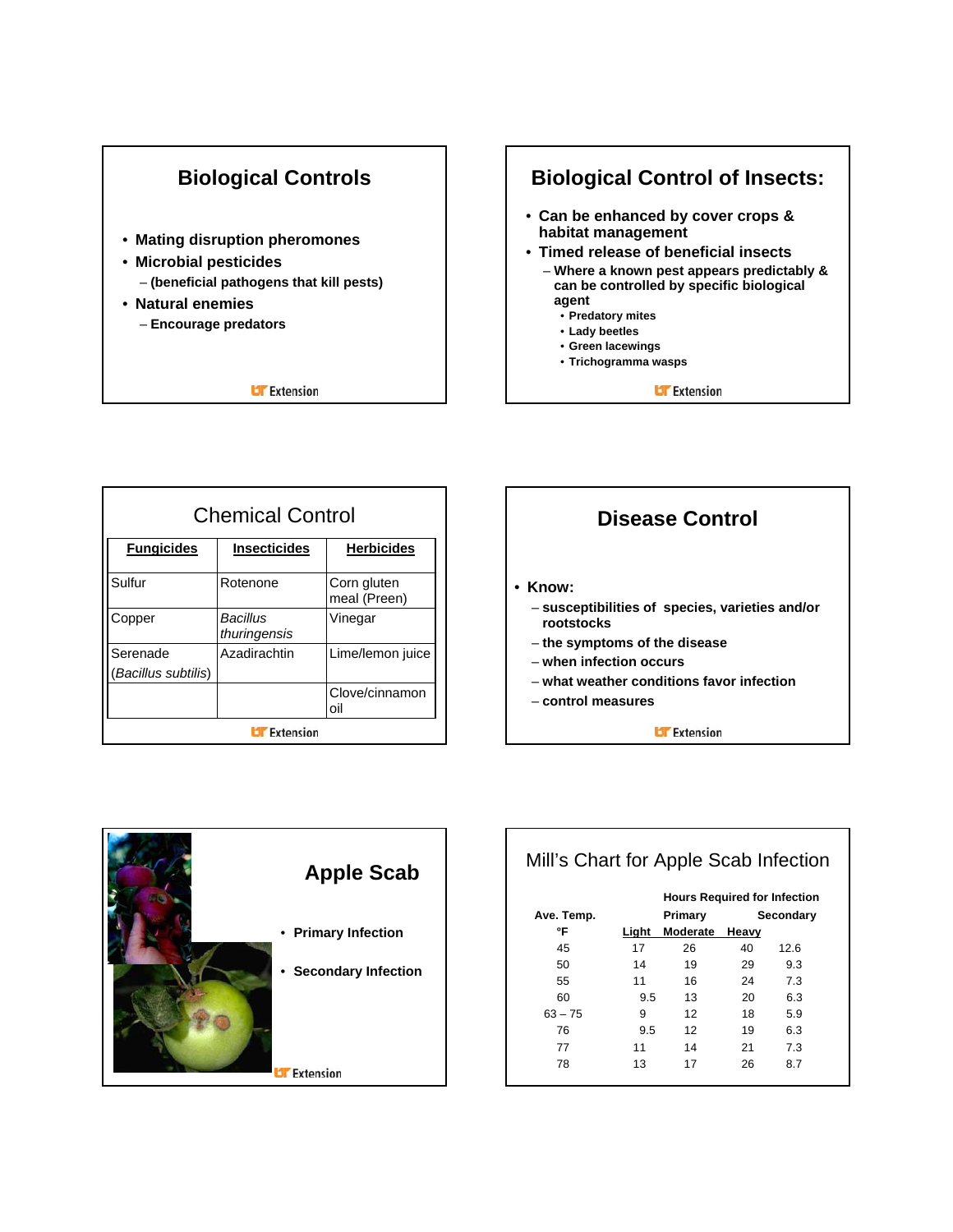

| <b>Black rot</b> | # of Wetting Hours Required for Black Rot<br>Infection at Various Temperatures |                                                                                           |  |
|------------------|--------------------------------------------------------------------------------|-------------------------------------------------------------------------------------------|--|
|                  | Ave. Temperature<br>(°F)<br>50<br>55<br>60<br>65<br>70<br>75<br>80<br>85<br>90 | Hours of Leaf<br>Wetness<br>24<br>12<br>9<br>12<br>Source: R. A. Spotts, Ohio State Univ. |  |
|                  | Extension                                                                      |                                                                                           |  |



### Cultural Practices for Pest Control - Postplant

- Pruning to remove diseased & insect-infested wood, promote good sunlight, air & spray penetration throughout the canopy
- Conservative, timely nitrogen application
- Trickle irrigation instead of overhead
- Crop thinning
- Timely harvest
- Sanitation

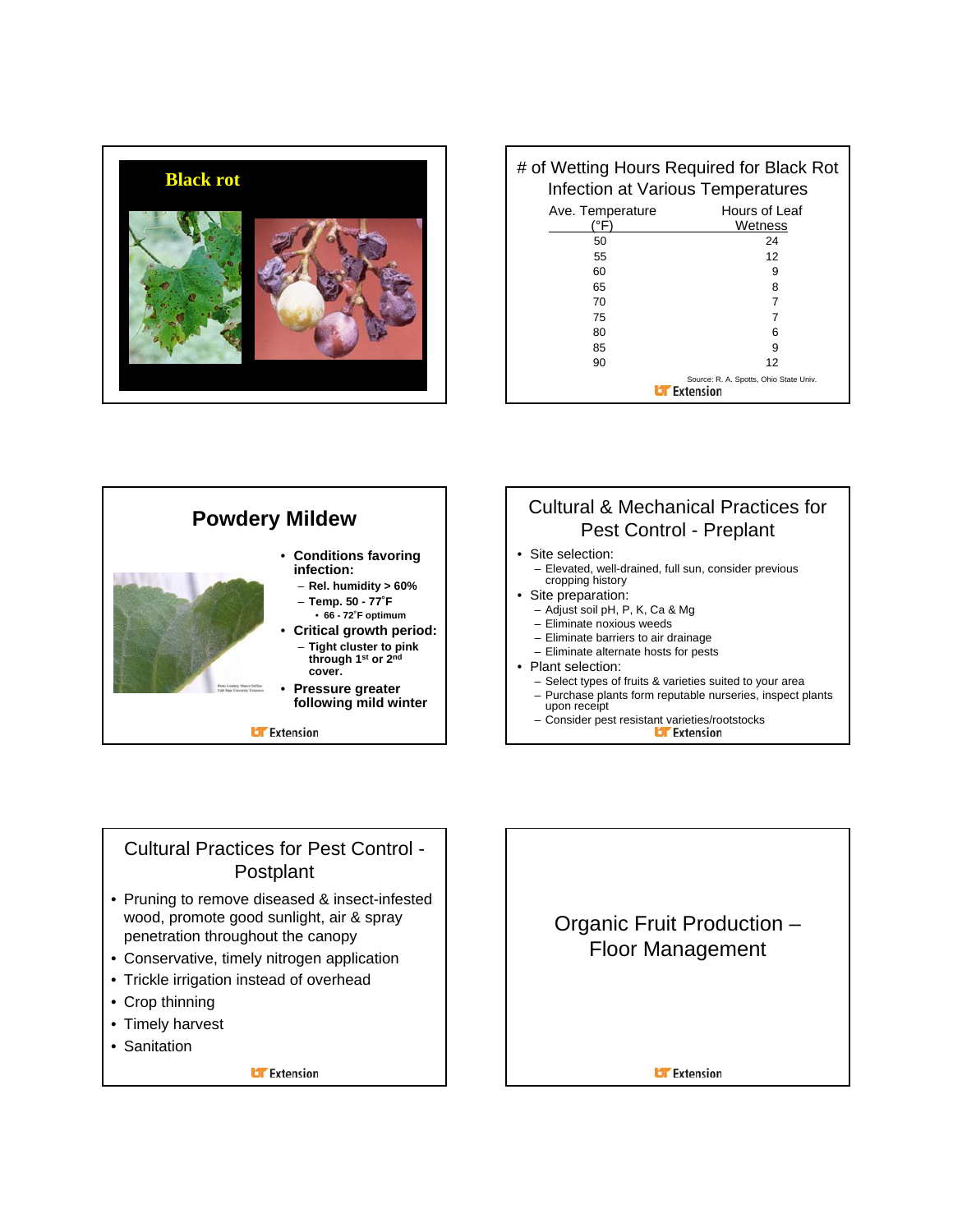









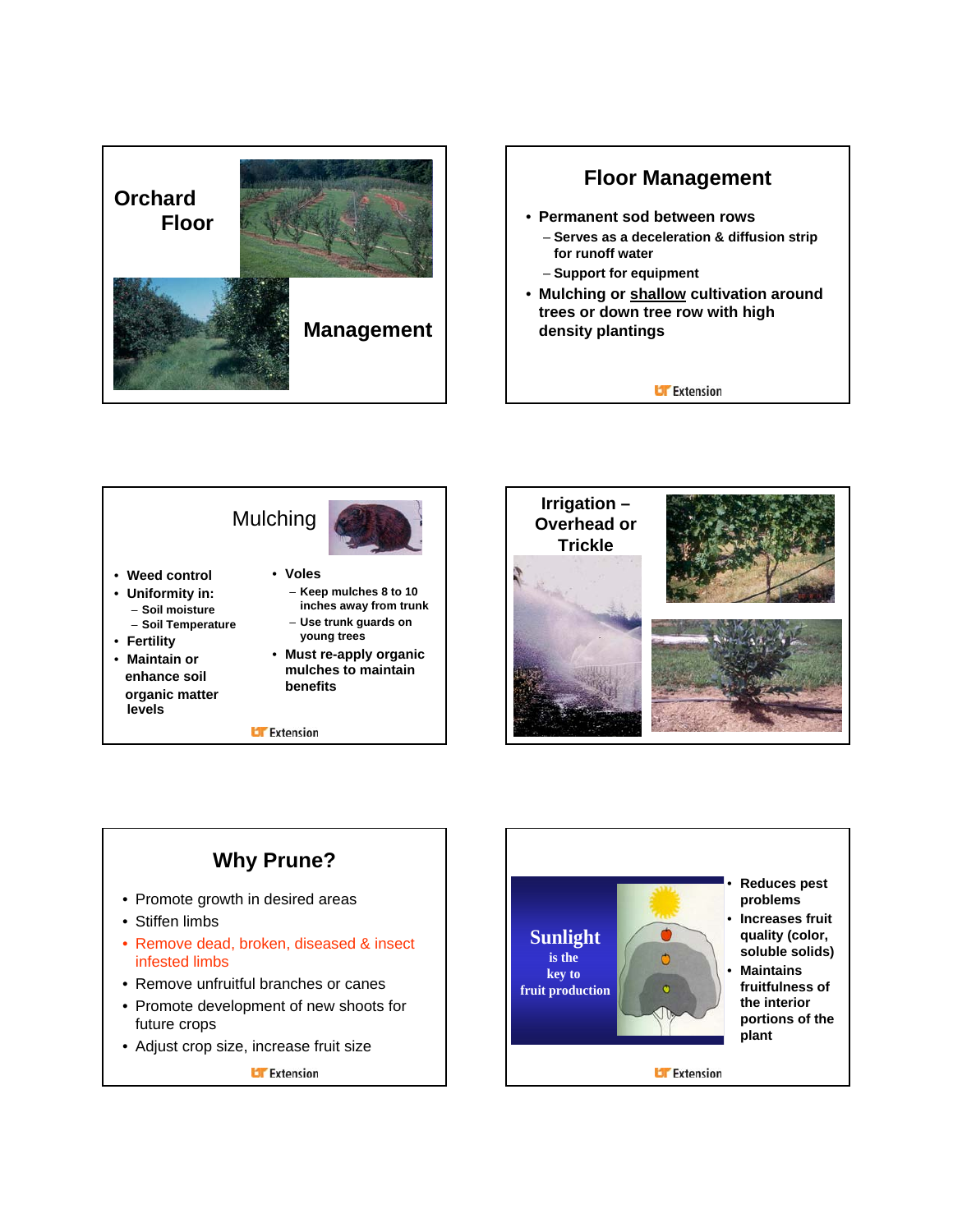





# **Cropping System:**

- **Cane thinning, detailed pruning & tying are eliminated**
- **Cold injury to buds is eliminated**
- **Winter damage from voles & rabbits is eliminated**
- **Spur blight, anthracnose, cane blight & several other diseases are reduced**
- **Sap beetle problems are reduced, many other insect problems are eliminated**
- **Application of fertilizers & pesticides is easier**

### Alternate Year Cropping

#### Rotation -

- $\bullet$  1<sup>st</sup> year:
	- Crop  $\frac{1}{2}$  of the field, mow off canes in winter
- $2<sup>nd</sup>$  year
	- Crop the 2nd half of the field, grow primocanes on the 1st half
- Repeat sequence in following years

**Li** Extension

### Alternate Year Cropping

- Increased primocane growth
- Heavier yields in floricane rows
- Easier management
- Reduced pruning costs
- Alternate row cropping increases air movement through planting
- Lessens pest carryover